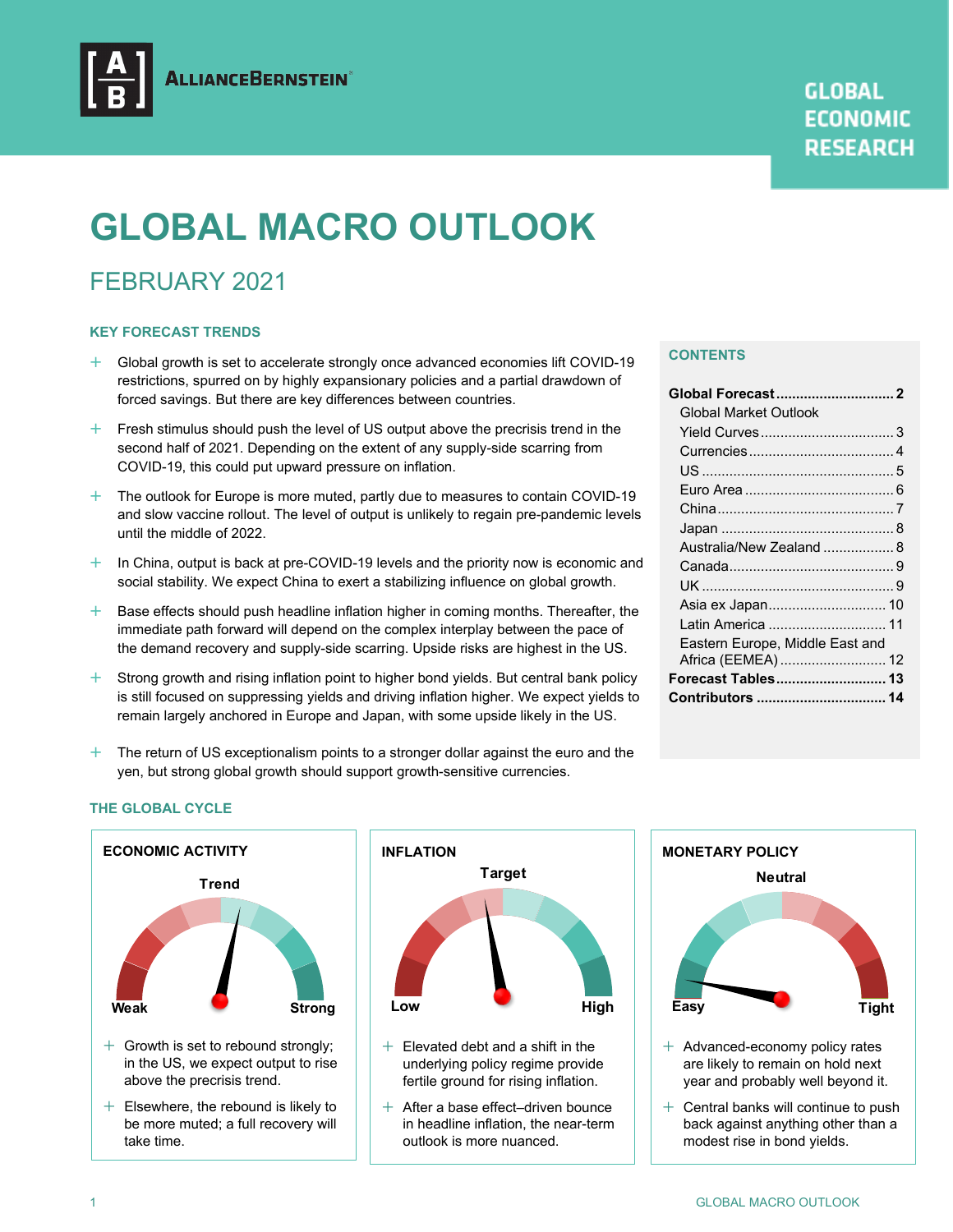## **GLOBAL FORECAST**

#### **FORECAST OVERVIEW**

#### **Key Assumptions**

- **Virus**: likely to weigh on growth in 1Q, then fade as a cyclical factor
- **Vaccine:** effective vaccines an important part of this process, but won't allow an immediate return to business as usual
- **Fiscal policy:** should remain highly supportive at the global level; US now leading the way
- **Monetary policy:** central banks to keep policy rates anchored and bond yields low
- **Secular backdrop:** headwinds to be exacerbated by COVID-19

#### **AB Growth & Inflation Forecasts (%)**

#### **Central Forecast**

- **Global growth:** strong rebound likely after soft first quarter
- **Reflation:** fiscal stimulus to push US output above precrisis trend; more gradual recovery elsewhere
- **Inflation:** regime shift underway, 2021 outlook remains nuanced but upside risks rising
- **Yields:** joined at the hip to be tested as growth recovers; yield increase likely to be modest
- **USD:** higher against EUR and JPY; brightening backdrop for growth-sensitive currencies

#### **Key Risks**

- $+$  Virus mutations and/or vaccine failure lead to a materially worse growth path, pushing recovery further back into 2022
- $+$  The US Federal Reserve (Fed) fails to control the reflation narrative; bond yields rise sharply
- $+$  Are we missing historical warning signs of inflation: big increase in demand when supply is impaired; fastest broad money growth since the 1980s; growing acceptance of money-financed fiscal stimulus?

|                             | <b>Real GDP Growth</b> |      | <b>CPI Inflation</b> |      |  |  |
|-----------------------------|------------------------|------|----------------------|------|--|--|
|                             | 2021                   | 2022 | 2021                 | 2022 |  |  |
| <b>US</b>                   | 6.5                    | 4.6  | 2.1                  | 2.2  |  |  |
| <b>Euro Area</b>            | 3.5                    | 5.0  | 1.1                  | 1.2  |  |  |
| Japan                       | 2.0                    | 2.2  | 0.1                  | 0.4  |  |  |
| China                       | 8.2                    | 5.5  | 1.5                  | 2.2  |  |  |
| Global                      | 5.5                    | 4.8  | 2.1                  | 2.3  |  |  |
| <b>Industrial Countries</b> | 4.7                    | 4.6  | 1.5                  | 1.7  |  |  |
| <b>Emerging Countries</b>   | 6.6                    | 5.0  | 3.1                  | 3.2  |  |  |
| <b>EM ex China</b>          | 5.2                    | 4.5  | 4.5                  | 4.3  |  |  |
|                             |                        |      |                      |      |  |  |

As of February 1, 2021 Source: AB

#### **FORECASTS THROUGH TIME**



Forecast years start in February: i.e., the first forecast for calendaryear 2022 is February 2021. As of February 1, 2021 Source: AB



Forecast years start in February: i.e., the first forecast for calendaryear 2022 is February 2021. As of February 1, 2021 Source: AB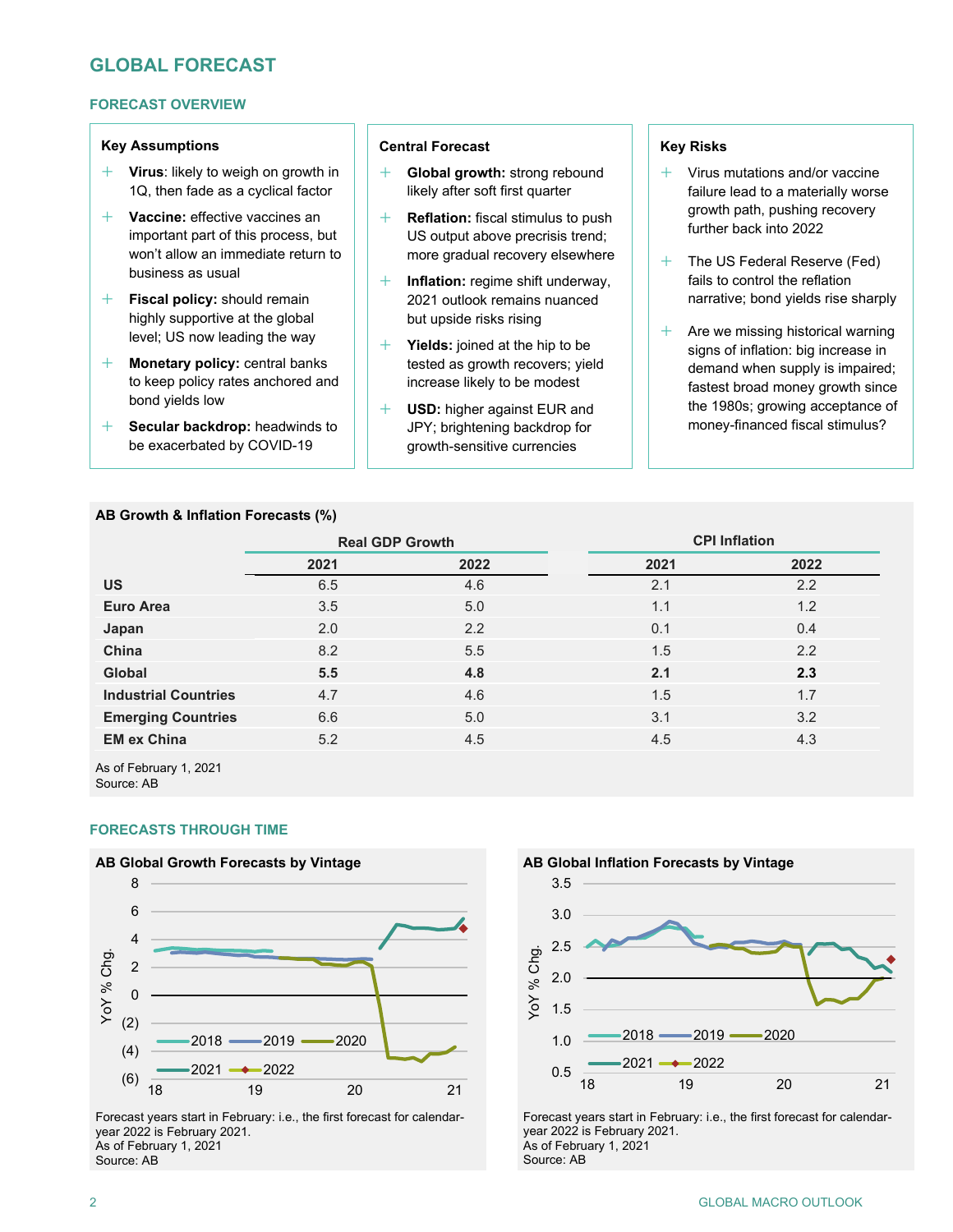## **GLOBAL MARKET OUTLOOK: YIELD CURVES**

#### **GLOBAL YIELDS**

**Global—**The aim of monetary policy over the past year has been to support fiscal policy by keeping bond yields low. This consensus may start to fray as economies begin to recover. The European Central Bank (ECB) and Bank of Japan (BOJ) are committed to some form of yield-curve control (YCC). But that's not the case in the US, where the Fed may see more fiscal stimulus as a signal that it can start to wind down its own support for the economy.

**US—**With fiscal stimulus already in train and more likely to follow, US rates are likely to head higher. Still, low global rates and ongoing Fed purchases should limit the increase and we expect yields to remain below precrisis levels through 2021.

**Euro Area—**The ECB boosted its Asset Purchase Programme in December. The focus is now on maintaining highly accommodative financial conditions and the volume of purchases could be tweaked, in either direction, to achieve this.

**Japan—**Tweaks from the BOJ—dropping the Y80 trillion-per-annum purchase target—largely validate the status quo. YCC should anchor 10-year bond yields close to zero for the foreseeable future.

|                  | 10-Year Yields: AB vs. Consensus Year-End Forecasts (%) |           |                  |        |  |  |  |  |  |  |  |  |
|------------------|---------------------------------------------------------|-----------|------------------|--------|--|--|--|--|--|--|--|--|
|                  |                                                         | <b>AB</b> | <b>Consensus</b> |        |  |  |  |  |  |  |  |  |
|                  | 2021                                                    | 2022      | 2021             | 2022   |  |  |  |  |  |  |  |  |
| US               | 1.75                                                    | 2.00      | 1.34             | 1.68   |  |  |  |  |  |  |  |  |
| <b>Euro Area</b> | (0.25)                                                  | 0.00      | (0.32)           | (0.05) |  |  |  |  |  |  |  |  |
| Japan            | 0.00                                                    | 0.00      | 0.04             | 0.04   |  |  |  |  |  |  |  |  |
| China            | 3.20                                                    | 3.25      | 3.17             | 3.09   |  |  |  |  |  |  |  |  |

As of February 1, 2021

Source: Bloomberg and AB





**Yield Curves: 10-Year Bond Yield Minus Two-Year Bond Yield**

Source: Bloomberg and AB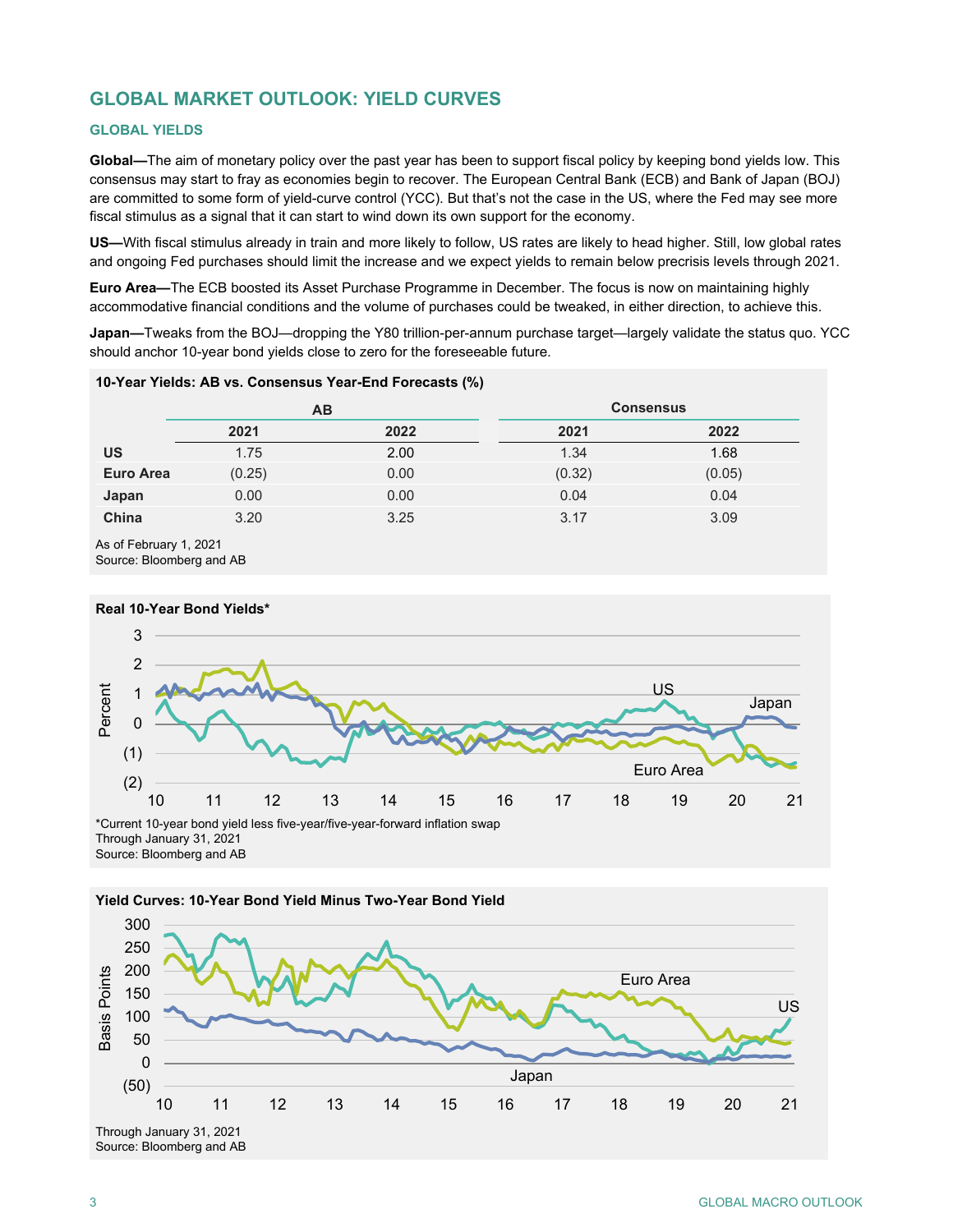## **GLOBAL MARKET OUTLOOK: CURRENCIES**

#### **FX FORECASTS**

**USD—**As the US economy accelerates more than its developed market peers, we expect the dollar to rise against the euro and the yen. But faster global growth should support EM and commodity-sensitive currencies against the dollar.

**EUR—**The euro has fallen back from two-year highs against the dollar. We expect further softness in coming months, driven by a widening growth and bond-yield gap with the US. In the wake of the vaccine rollout controversy, it's possible that politics could also begin to weigh on the euro, especially when next year's French presidential election comes onto the horizon.

**JPY—**We see few Japan-specific reasons for a big shift in the yen. Policies in developed economies have converged with those in Japan. That said, we still think the yen retains its risk-off characteristics.

|                |      | AB   | <b>Consensus</b> |      |
|----------------|------|------|------------------|------|
|                | 2021 | 2022 | 2021             | 2022 |
| <b>EUR/USD</b> | 1.15 | 1.20 | 1.25             | 1.25 |
| USD/JPY        | 110  | 110  | 102              | 105  |
| <b>USD/CNY</b> | 6.30 | 6.20 | 6.36             | 6.20 |
| <b>EUR/GBP</b> | 0.88 | 0.85 | 0.89             | 0.91 |

#### **Global FX: AB vs. Consensus Year-End Forecasts (%)**

As of February 1, 2021 Source: Bloomberg and AB







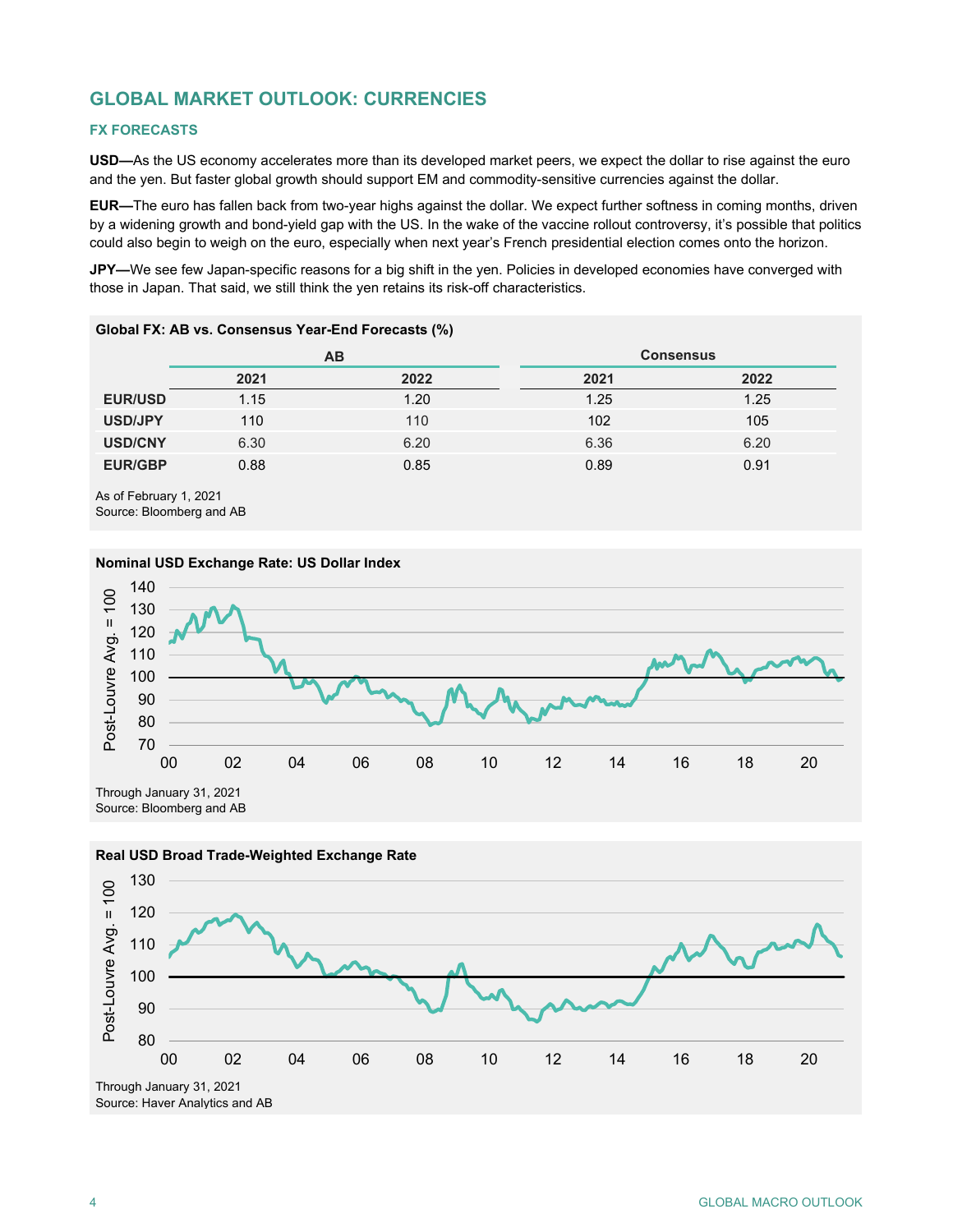|           | Real GDP (%) |       |       | Inflation $(\%)$ | Policy Rate (%) |       | 10-Yr. Bond Yield (%) |                   |
|-----------|--------------|-------|-------|------------------|-----------------|-------|-----------------------|-------------------|
|           | 2021F        | 2022F | 2021F | 2022F            | 2021F           | 2022F | 2021F                 | 2022F             |
| <b>US</b> | 6.5          | 4.6   |       |                  | 0.001           | 0.00  | 1.75                  | 2.00 <sub>1</sub> |

#### **OUTLOOK**

- $+$  The US economy contracted roughly 2.5% year over year (YoY) in 2020, but better days are at hand. It is now clear that the US economy will benefit from significant fiscal support in 2021. The spending package passed late last year, and one likely to pass in the coming weeks, represent a very strong tailwind to growth once the economy reopens. Our forecast for 2021 of roughly 6.5% GDP growth is at least three times above the economy's steady-state run rate.
- $+$  Despite a robust path for growth, we expect inflation to rise only modestly, because there is work to do to close the gap between the economy's potential and its current level. By one measure, there are still more than 10 million workers sidelined as a result of COVID-19.
- $+$  With inflation likely to remain subdued over the course of the year, we expect the Fed to remain on the sidelines. Rate hikes are off the table in 2021, and we expect the central bank to continue QE unabated throughout the year.

#### **RISK FACTORS**

- The clear and evident risk to our outlook is COVID-19. If the progress of vaccinations is slow or incidences of new and more dangerous mutations increase, the economy may not be able to reopen as quickly or as robustly as we currently anticipate.
- $+$  The Fed will have communication challenges to deal with in 2021, most notably related to its eventual plans to slow the pace of QE purchases. That discussion is likely to heat up later this year and could cause market volatility.

#### **OVERVIEW**

If one assumes, as we do, that the economy can reopen slowly in the next few months, then much more rapidly in the summer, the growth outlook for 2021 and 2022 is the brightest in recent memory. The combination of elevated household savings, continued fiscal support and accommodative monetary policy is a cocktail that should lead to heady rates of growth for several quarters in a newly reopened economy. This outcome depends, of course, on the public health situation, but we are cautiously optimistic that by mid-2021 things will look much more normal. High growth, low inflation, fiscal spending and low interest rates form a backdrop that suggests strong financial market performance; beware, however, that valuations in many assets are already quite elevated. Markets are still likely to have rough patches this year, despite the constructive backdrop. Over the long term, the same cocktail that will boost growth in 2021 and 2022 will eventually cause a hangover in the form of rising government debt and the consequences thereof. But such concerns are more likely to play out several years from now rather than in the next few quarters. In the meantime, we would expect the economy to enjoy the party once COVID-19 is in the rearview mirror.





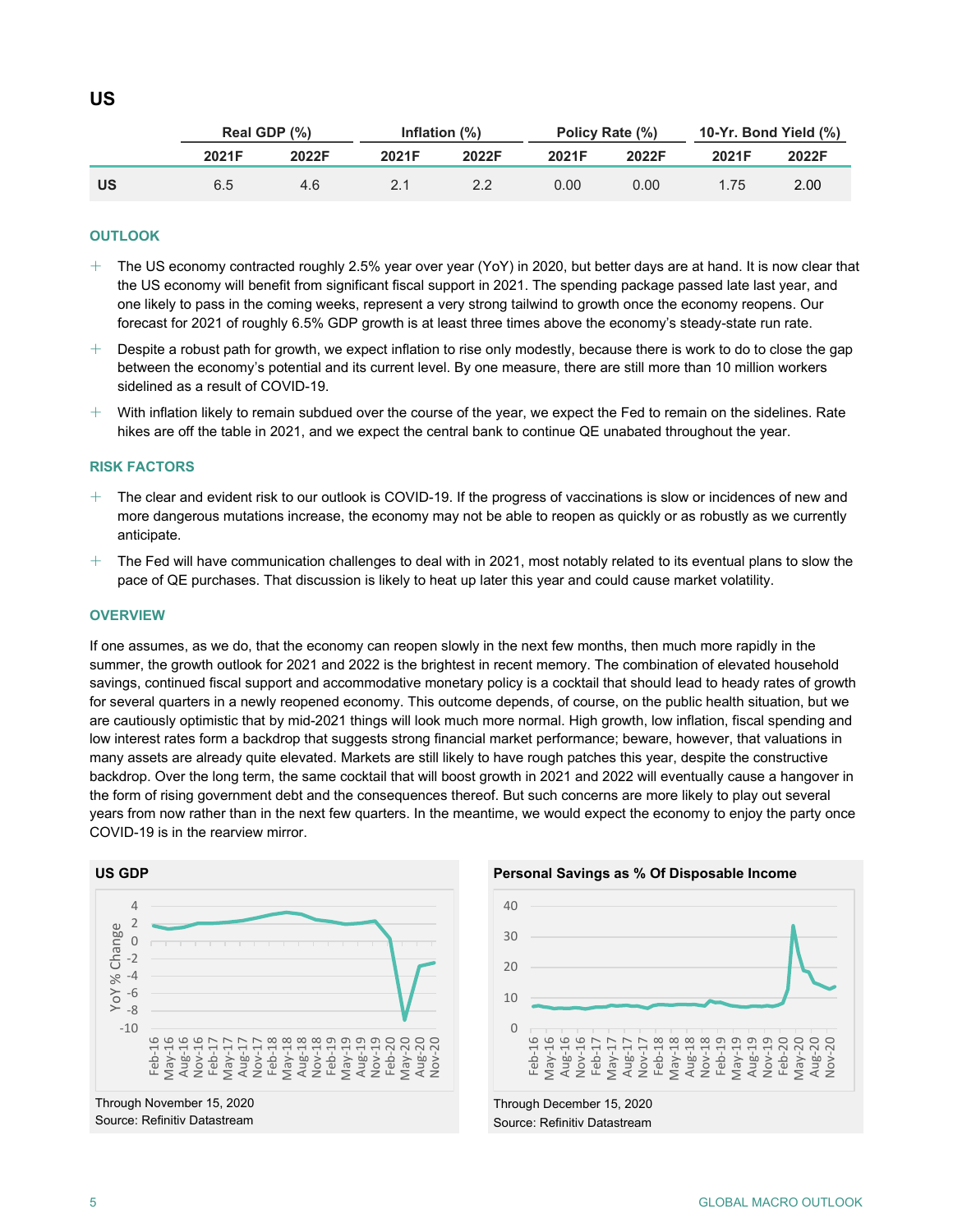## **Euro Area**

|           | Real GDP (%) |       | Inflation $(\%)$ |        | Policy Rate (%) |        | 10-Yr. Bond Yield (%) FX Rates vs. USD |       |       |       |
|-----------|--------------|-------|------------------|--------|-----------------|--------|----------------------------------------|-------|-------|-------|
|           | 2021F        | 2022F | 2021F            | 2022F  | 2021F           | 2022F  | 2021F                                  | 2022F | 2021F | 2022F |
| Euro Area | 3.5          | 5.0   | 1.1              | $-1.2$ | (0.50)          | (0.50) | (0.25)                                 | 0.00  | 1.15  | 1.20  |

#### **OUTLOOK**

- $+$  While vaccine developments mean there's light at the end of the COVID-19 tunnel, the euro area still faces a difficult few months, particularly given the very slow pace at which vaccination programs are currently being rolled out. The good news is that the emergence of new, more transmittable, virus mutations has not led to a surge in cases. But even allowing for this, a cautious lifting of restrictions on economic and social activity looks likely.
- In light of this, we expect the euro area to make only a partial recovery this year. We forecast a 3.5% increase in calendar-year growth after a 6.8% contraction in 2020. We're more optimistic about next year and expect the economy to expand by 5.0%. This would place output back above its precrisis level but would leave it well adrift of the precrisis trend.
- $+$  With a weak near-term growth outlook, persistent failure to generate inflation and an ongoing need to support fiscal policy, monetary policy will remain highly accommodative for the foreseeable future. In recent months, the European Central Bank (ECB) has switched its focus away from the volume of purchases towards a more flexible approach aimed at maintaining exceptionally loose financial conditions; this could mean either a higher or lower volume of overall purchases.

#### **RISK FACTORS**

 Media reports point to very slow vaccine rollouts and significant opposition to vaccination in many euro-area countries. In a worst-case scenario, these could delay the achievement of herd immunity and leave countries open to another seasonal resurgence of COVID-19 later this year.

#### **OVERVIEW**

Despite fresh restrictions on economic and social activity, euro-area growth surprised on the upside in the fourth quarter, with output contracting by just 0.7% compared with the record 11.7% drop in the second quarter. There are several reasons why the economy has been more resilient this time around: lighter and more targeted restrictions, the fact that output in most of the worst-hit sectors was already quite weak, and the resilience of the manufacturing sector. While the economy is likely to contract again in the first quarter, the resilience shown in the fourth quarter offers hope that this will again be contained.

Inflation delivered a big surprise in January, the headline rate jumping from –0.3% to 0.9% and core inflation rising from 0.2% to 1.4%. While inflation was always likely to rise this year, as COVID-19-related base effects fell out of the annual comparison, most of this was not expected until later in the year. But we're sceptical that this marks the start of an upward trend. This is partly because the underlying drivers for higher inflation are not yet in place in the euro area, and the fact that the January data were affected by a lot of noise: a reversal of last July's German sales tax cut, delayed seasonal sales, new fuel taxes and new index weights. We therefore view this as being part of a choppy reversal of last year's COVID-19-induced drop, rather than the beginning of an upward trend, and would expect the ECB to take much the same view.



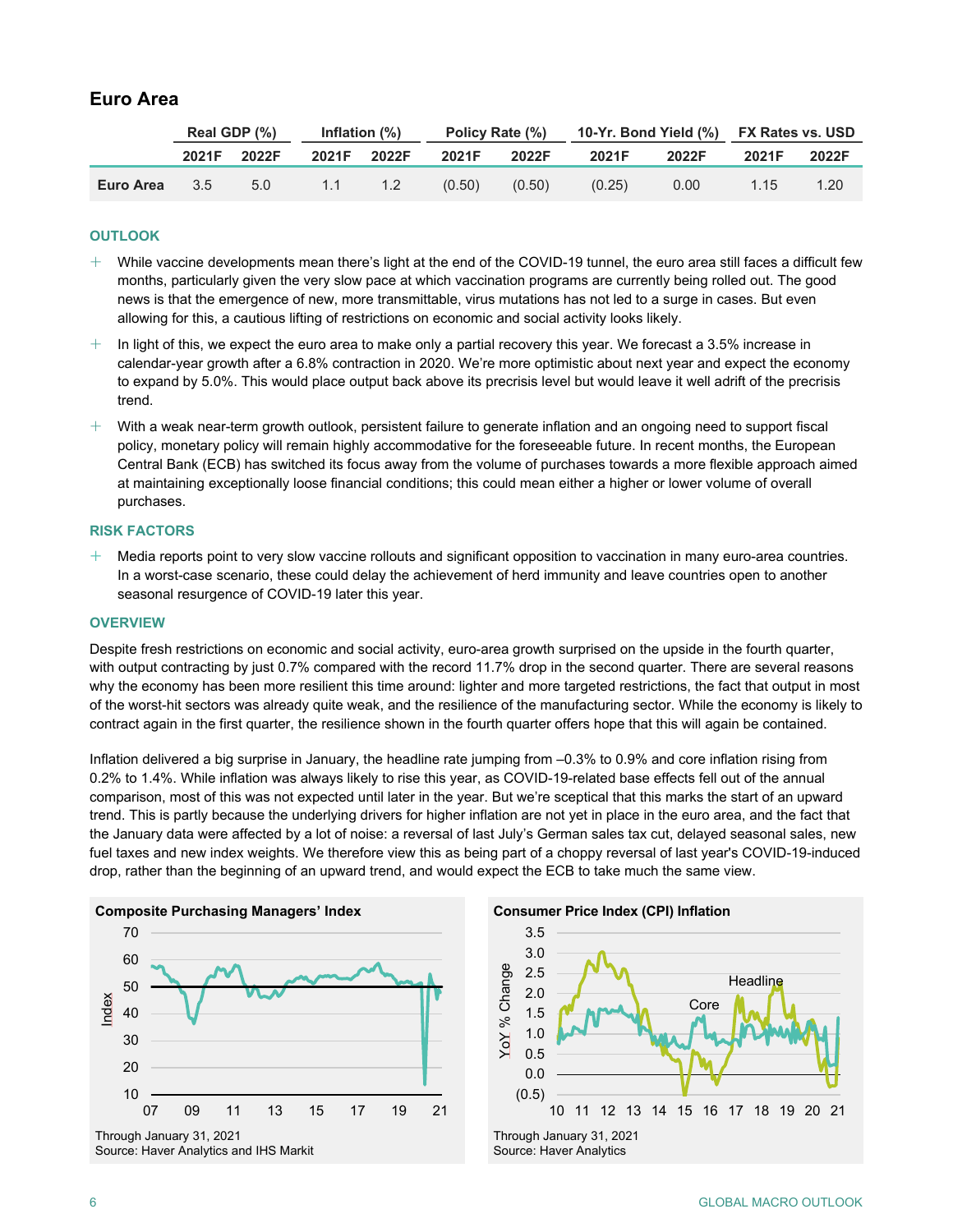## **China**

|       | Real GDP (%) |       | Inflation (%) |       |              |      | Policy Rate (%) 10-Yr. Bond Yield (%) FX Rates vs. USD |       |       |       |
|-------|--------------|-------|---------------|-------|--------------|------|--------------------------------------------------------|-------|-------|-------|
|       | 2021F        | 2022F | 2021F         | 2022F | 2021F  2022F |      | 2021F                                                  | 2022F | 2021F | 2022F |
| China | 82           | 55    | 1.5           | 2.2   | 4.35         | 4.30 | 3.20                                                   | 3.25  | 6.30  | 6.20  |

#### **OUTLOOK**

- $+$  China ended 2020 in relatively good shape, and reasonable growth is set to continue in 2021.
- $+$   $\,$  2021 marks the first year of China's 14th Five-Year Plan, and the 100th anniversary of the Communist Party; maintaining economic stability will be paramount this year.
- $+$  But with economic activity normalizing, attention is turning back toward other policy objectives: controlling leverage; leaning against potential speculative excesses; internationalization of the currency.

#### **RISK FACTORS**

- COVID-19: rising cases, city lockdowns and tighter social distancing measures.
- $+$  Policy error: could a faster recovery prompt excessively aggressive tightening measures (PBOC, property, regulation)?
- $+$  Geopolitical backdrop: under the Biden administration, the rhetorical heat will cool down, but missteps are possible.

#### **OVERVIEW**

China ended 2020 in reasonable shape. GDP increased smartly in the fourth quarter, to end the year 6.5% above the fourth quarter 2019 level. China's position is unique, with its return to the pre-pandemic trend well ahead of any other major economy. As 2021 starts to unfold, however, it looks like activity will soften—at least a little. Domestic COVID-19 cases have dropped, and travel restrictions were strengthened ahead of the Lunar New Year holiday. The PMIs already show evidence of those restrictions: the official nonmanufacturing PMI, for example, dropped by an outsized three points in January to 52.4.

Overall, however, we expect to see the virus remain under control in China (tolerance for outbreaks remains very low) and anticipate fairly rapid vaccine rollouts as the year progresses. The restrictions around LNY travel will certainly add some volatility to the data over the next few months, but we are convinced that GDP growth will remain solid through the course of the year. With positive base effects, this means 2021 GDP should print in the 8%–9% range.

With GDP "normalized" to a large extent, policymakers have been able to shift their focus from supporting post-lockdown growth and towards other "stability" goals, like controlling overall leverage in the system and leaning against speculative excesses in the property and equity markets. To that end, it's interesting that the PBOC—while following the mantra of "no sharp turns"—has allowed market rates to drift higher as it has (unusually) withdrawn liquidity ahead of the LNY holiday. We expect a supportive-but-tight policy regime to remain in place through 2021.

The other policy goal which may garner more attention this year is renminbi internationalization. Accommodating modest, and sustained, currency appreciation is part of that goal. Accordingly, after solid gains last year, we expect continued CNY strengthening in 2021.



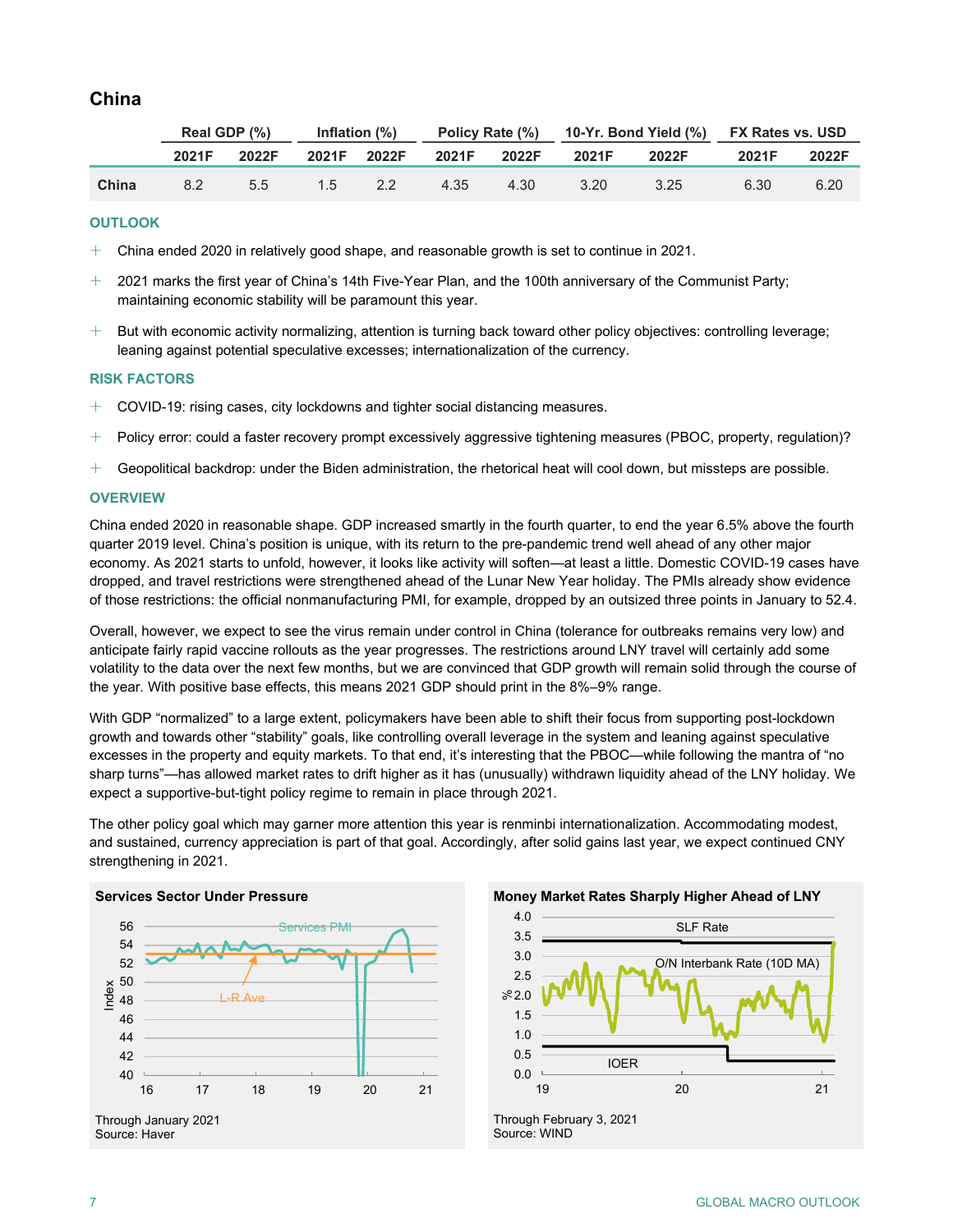## **Japan**

|       | Real GDP (%) |       | Inflation $(\%)$ |           | Policy Rate (%) |        | 10-Yr. Bond Yield (%) FX Rates vs. USD |       |       |       |
|-------|--------------|-------|------------------|-----------|-----------------|--------|----------------------------------------|-------|-------|-------|
|       | 2021F        | 2022F | 2021F 2022F      |           | 2021F           | 2022F  | 2021F                                  | 2022F | 2021F | 2022F |
| Japan | 2.0          | 2.2   |                  | $0.1$ 0.4 | (0.10)          | (0.10) | 0.00                                   | 0.00  | 110   | 110   |

#### **OUTLOOK**

- $+$  The COVID-19 State-of-Emergency (SoE) restrictions have been extended to early March.
- $+$  The popularity of new PM Yoshihide Suga has slipped sharply, increasing political uncertainty in an election year.
- $+$  Japan is likely to remain a growth laggard through 2021.
- $+$  Monetary policy is set to be tweaked in March; consistent with continuing YCC for longer.

#### **RISK FACTORS**

 $+$  A sharply stronger yen would apply additional economic squeeze.

#### **OVERVIEW**

The government decided to extend the COVID-19-related SoE another month (to March 7) for 10 key prefectures. It's worth noting that new legislation passed by the Diet will give the SoE more teeth, allowing the government to penalize businesses that fail to follow its instructions. At the margin, this reinforces the idea that Japan will be a growth laggard in 2021.

On the monetary-policy side, the BOJ remains cemented to YCC. It will be the last central bank to budge in an environment where others are starting to at least consider next steps. The widening of the bands around YCC is coming in March. But it has little to do with its monetary-policy stance, except that it allows the BOJ to argue that the current regime can last EVEN LONGER (i.e., "look, the JGB market is not broken, yields move around a bit"). In that sense, widening the bands is an EASING, not a sign of prospective tightening.

These Japan-specific factors—along with the US exceptionalism discussed above—leave us biased towards seeing a weaker yen through 2021. In addition, with PM Suga's popularity rating plunging, politics is in the mix again.

## **Australia/New Zealand**

|                  | Real GDP (%) |       | Inflation $(\%)$ |       | Policy Rate (%) |       |       |       | 10-Yr. Bond Yield (%) FX Rates vs. USD |       |  |
|------------------|--------------|-------|------------------|-------|-----------------|-------|-------|-------|----------------------------------------|-------|--|
|                  | 2021F        | 2022F | 2021F            | 2022F | 2021F           | 2022F | 2021F | 2022F | 2021F                                  | 2022F |  |
| <b>Australia</b> | 3.2          | 4.5   | 1.5              | 1.6   | 0.10            | 0.10  | 1.45  | 1.75  | 0.79                                   | 0.75  |  |
| New Zealand      | 4.5          | 3.0   | 1.4              | 1.5   | 0.10            | 0.10  | 1.45  | 1.75  | 0.74                                   | 0.72  |  |

#### **AUSTRALIA/NEW ZEALAND**

- $+$   $\,$  COVID-19 remains contained in Australia and New Zealand, with cases of community spread at, or very close to, zero on most days. With the exception of international travel (business, tourists, students) and major public events, life has pretty much returned to normal.
- $+$  As a result, the economic data have generally printed on the stronger side in both economies. The labor market data illustrate this well. In NZ, unemployment dropped back below 5%, while in Australia, employment is back above pre-COVID-19 levels. While positive, some risks remain. An element of fiscal austerity is returning in Australia as the "Jobkeeper" and "Jobseeker" support programs are unwound. And currency strength has tightened financial conditions to some extent.
- $+$  Despite these better-than-expected outcomes, we anticipate that both the Reserve Bank of Australia (RBA) and Reserve Bank of New Zealand (RBNZ) will continue with ultra-accommodative monetary settings. The RBA announced an extension of its QE program for another six months and reinforced its commitment to YCC. And while the prospect of negative policy rates in NZ has receded, we still expect the RBNZ to strike a dovish tone in its next monetary-policy statement late February.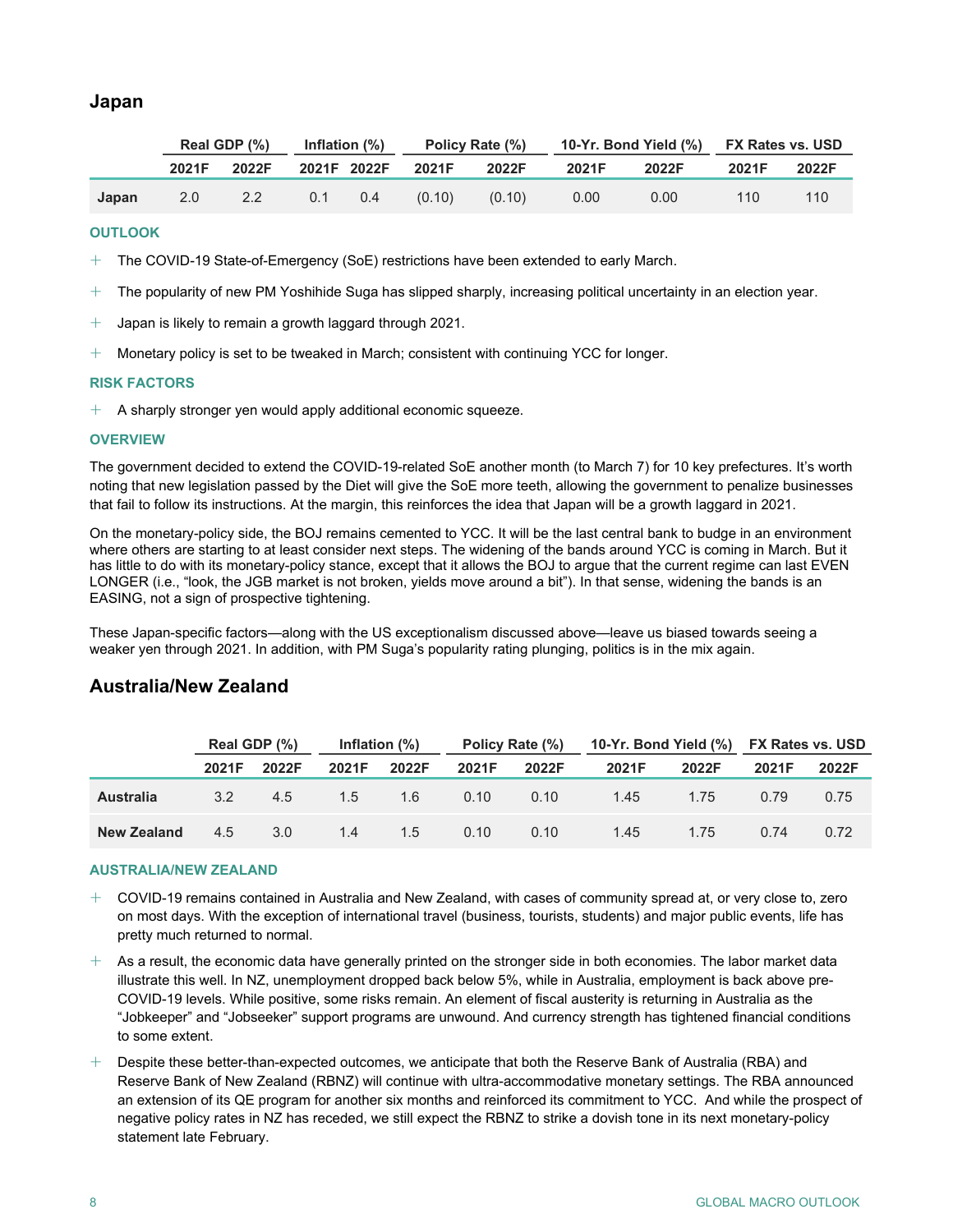## **Canada**

|        | Real GDP $(\%)$ Inflation $(\%)$ |       |           |  | Policy Rate (%)   |       | 10-Yr. Bond Yield (%) FX Rates vs. USD |       |       |       |
|--------|----------------------------------|-------|-----------|--|-------------------|-------|----------------------------------------|-------|-------|-------|
|        | 2021F                            | 2022F |           |  | 2021F 2022F 2021F | 2022F | 2021F                                  | 2022F | 2021F | 2022F |
| Canada | 4.5                              | 4.0   | $1.8$ 2.0 |  | 0.25              | 0.25  | 1.50                                   | 1.75  | 1.20  | 1.22  |

#### **OUTLOOK**

- $\pm$   $\,$  Canada has locked down more strictly and has had a lower incidence of COVID-19 outbreaks than its southern neighbor, which should pave the way for a solid economic recovery in the second half of the year.
- $+$  If global commodity prices benefit from reopening later in the year, that would also be a tailwind for Canada.
- $+$  The Bank of Canada (BOC) is on hold for now, providing just about all the support it can to an economy still struggling with lockdowns. As with the Fed, we expect the BOC to remain accommodative across the forecast horizon and beyond.

#### **RISK FACTORS**

 $+$  As it has been, so shall it be. Until COVID-19 IS convincingly in the rearview mirror, it is the dominant risk for Canada as it is everywhere else.

#### **OVERVIEW**

The long, slow winter slogs on, but there is increasingly bright light at the end of the tunnel. Progress on vaccinations and the eventual waning of the winter surge should allow for a gradual reopening of Canadian society and the economy in the coming months. Reopening should accelerate later in the year, allowing Canada to begin undoing much of the economic damage the crisis has wrought. We expect growth numbers to look quite strong by the end of the year, but it will be a few more months before that acceleration begins in earnest.

#### **UK**

|      |               | Real GDP (%) | Inflation (%) |     | Policy Rate (%) |       | 10-Yr. Bond Yield (%) FX Rates vs. USD |       |       |       |
|------|---------------|--------------|---------------|-----|-----------------|-------|----------------------------------------|-------|-------|-------|
|      | 2021F         | 2022F        | 2021F 2022F   |     | 2021F           | 2022F | 2021F                                  | 2022F | 2021F | 2022F |
| . UK | $3.5^{\circ}$ | 8.5          | 14            | 1 Q | 0.10            | 0.10  | 0.50                                   | 0.75  | 1.30  | 1.40  |

#### **OUTLOOK**

- $+$  Last year, the UK stood out with one of the worst death rates from COVID-19 and one of the biggest declines in output. And it seems to have entered 2021 in much the same vein, with the emergence of new, more transmittable, virus mutations pushing case numbers sharply higher and forcing the government to introduce stricter restrictions on economic and social activity than in other European countries.
- $+$  While this is likely to take a heavy toll on output growth in the early part of the year, the good news is that the UK's vaccine program is making rapid progress. As of the end of January, the UK had administered 14.2 vaccines for every 100 people, compared with 9.1 in the US and just 2.8 in the European Union. While the government is likely to take a cautious approach to reopening the economy, especially where overseas travel is concerned, it now seems realistic to assume that the most economically damaging restrictions will soon be a thing of the past.
- $+$  After a difficult start to the year, we expect the economy to rebound quite vigorously. That's partly because of the speed with which effective herd immunity is likely to be reached, but also because household balance sheets are in much better health than they were a year ago and because clarity over the future trading relationship with the European Union should provide a firmer backdrop for business investment. The fact that the economy is operating so far below pre-virus levels is also significant. After expanding by 3.5% this year we expect the British economy to grow by 8.5% next year, putting it far above other advanced economies.

#### **RISK FACTORS**

 $+$  There are risks in both directions. In the very near term, it's possible that the economy will prove more resilient than we expect. Further out, there are risks of a more muted recovery if virus mutations interfere with the achievement of herd immunity or there's a more long-lasting impact than anticipated from the end of the Brexit transition period. The future shape of fiscal policy will also have a big impact, though these risks look to be more evenly balanced.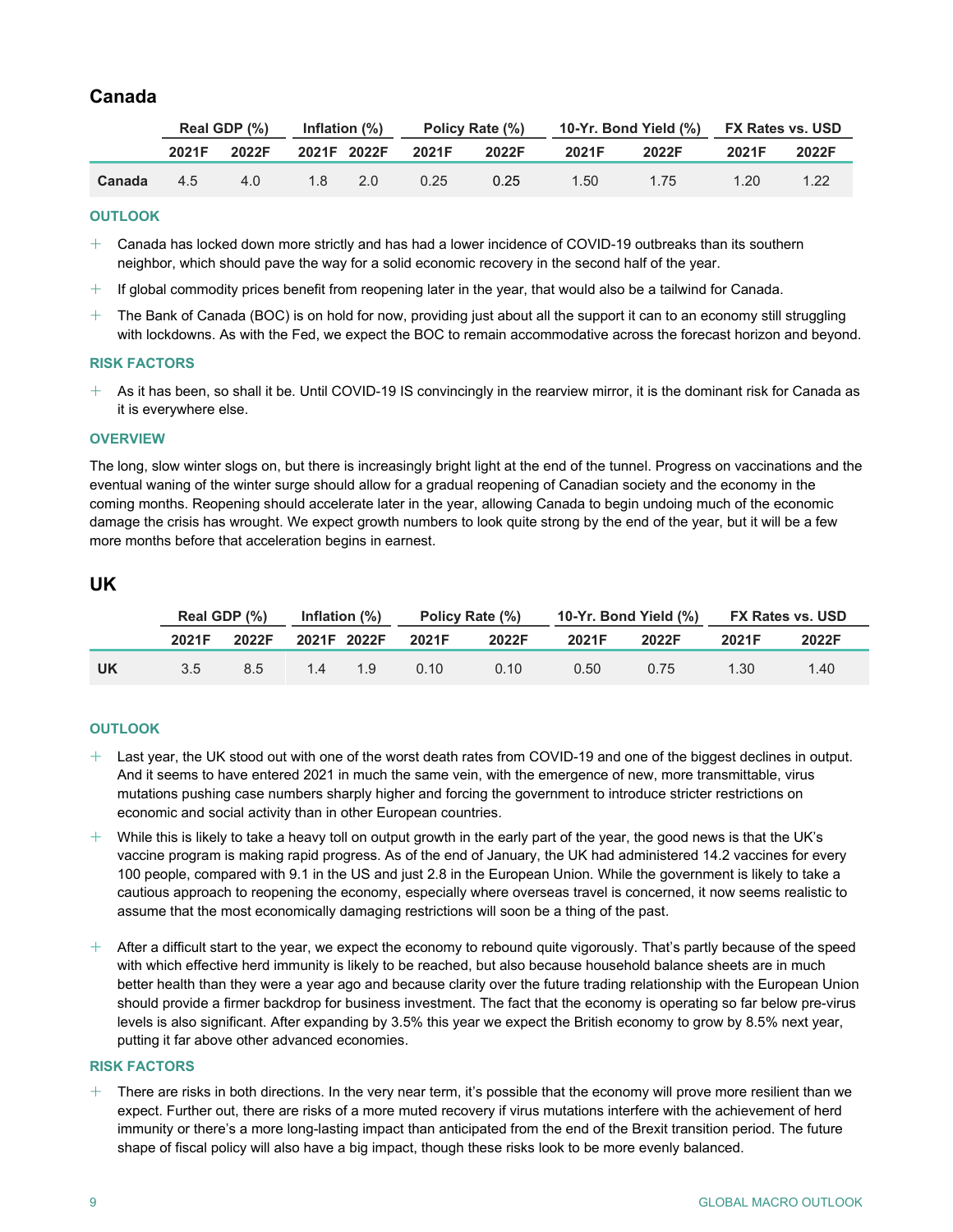### **Asia ex Japan**

|                |       | Real GDP (%) | Inflation $(\%)$ |     | Policy Rate (%) |       | 10-Yr. Bond Yield (%) |       | <b>FX Rates vs. USD</b> |        |
|----------------|-------|--------------|------------------|-----|-----------------|-------|-----------------------|-------|-------------------------|--------|
|                | 2021F | 2022F        | 2021F 2022F      |     | 2021F           | 2022F | 2021F                 | 2022F | 2021F                   | 2022F  |
| Asia ex Jap/Ch | 6.4   | 5.6          | 2.5              | 3.0 | 2.03            | 2.15  | 3.90                  | 4.20  |                         |        |
| Hong Kong      | 5.0   | 2.8          | 1.0              | 1.5 | 0.50            | 0.50  | 0.80                  | 1.00  | 7.77                    | 7.80   |
| India          | 9.3   | 7.0          | 4.5              | 5.0 | 3.50            | 3.25  | 6.15                  | 6.30  | 72.00                   | 71.00  |
| Indonesia      | 5.0   | 5.2          | 2.3              | 2.8 | 3.25            | 3.25  | 6.45                  | 6.55  | 13.800                  | 13,700 |
| South Korea    | 4.3   | 4.0          | 1.0              | 1.5 | 0.50            | 1.00  | 2.00                  | 2.50  | 1.050                   | 1,050  |
| Thailand       | 5.6   | 7.1          | 1.1              | 1.2 | 0.50            | 0.50  | 1.75                  | 2.00  | 30.0                    | 30.0   |

#### **OUTLOOK**

- $+$  In general, the virus is contained in most countries across the region, but cases continue to rise in Malaysia, leading to the imposition of tighter restrictions.
- Regional exports of goods have recovered—initially on the technology side before flowing more broadly to non-tech. But exports of services, like tourism, remain weak.
- Substantial monetary and fiscal support has been delivered. Questions persist around how far "unconventional" policies can be pushed, even if market concerns have subsided for now.

#### **RISK FACTORS**

COVID-19, US-China tensions

#### **OVERVIEW**

In general, Asia continues to effectively control the spread of COVID-19. Cases in countries such as Taiwan and Vietnam are close to zero. Cases in India, Indonesia and the Philippines remain elevated, but still controlled. The main exception is Malaysia, where cases continue to surge, leading to a further extension of the Conditional Movement Control Order (CMCO) restrictions. The region isn't out the woods, to be sure, but the virus is becoming less of a dominant factor.

At the same time, a global trade recovery has clearly helped the region. Exports, initially tech-related but now across the board, have bounced sharply, and are benefiting countries like Taiwan and Korea. For those more exposed to services—for example, Thailand, with its heavy reliance on tourism—the outlook remains bleak. It's difficult to see a rapid recovery until the emergence of widespread vaccination, which seems unlikely to occur fast enough across the region to restore normality until 2022.

The economic policy response to date has been positive—with monetary easing and substantial fiscal support being delivered across the board. This should help underpin a recovery. But across the region an end to the monetary easing cycle is close. Fiscal policy—supported by central bank action—is now dominant.

The Philippines, India and Indonesia, among others, have ventured down a path of unconventional monetary policy, intervening in domestic government bond markets to smooth volatility and facilitate fiscal deficit financing. Indonesia has an explicit "burden-sharing" agreement between the finance ministry and the country's central bank. In the Philippines, the central bank provided substantial loans in 2020, an arrangement that will continue in 2021. And in India, the Union Budget delivered a much sharper deterioration in the deficit than expected; almost certainly the Reserve Bank of India will be called on again to help absorb the additional issuance.

To date, market concerns have been eased by the commitment that these are "one-off" measures, and presumably boosting growth trumps most credit concerns. This may prove to be the case. But history tells us that advancing down this path seldom stops at the first step.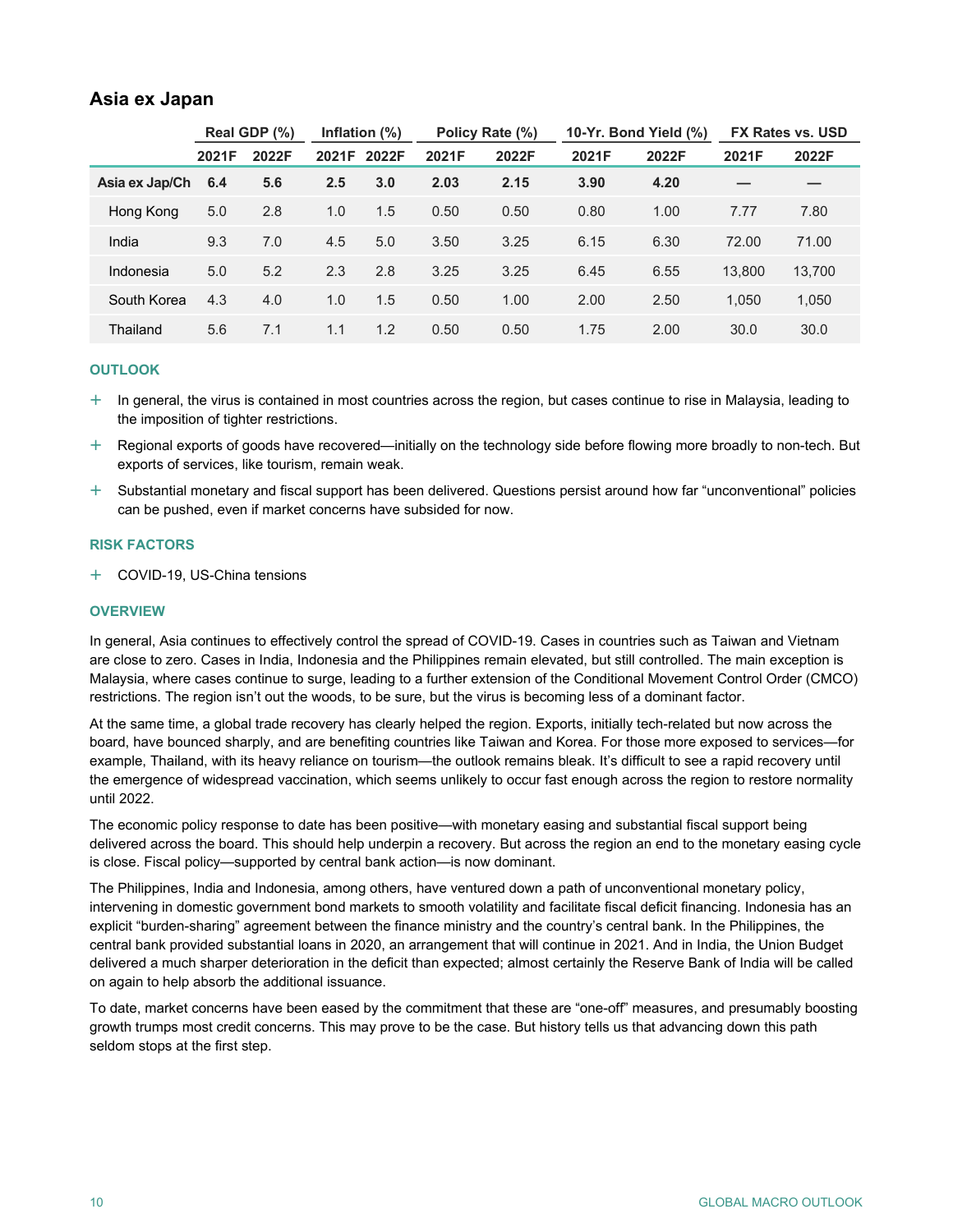## **Latin America**

|                      | Real GDP (%) |       | Inflation $(\%)$ |       | Policy Rate (%) |       | 10-Yr. Bond Yield (%) |       | FX Rates vs. USD |        |
|----------------------|--------------|-------|------------------|-------|-----------------|-------|-----------------------|-------|------------------|--------|
|                      | 2021F        | 2022F | 2021F            | 2022F | 2021F           | 2022F | 2021F                 | 2022F | 2021F            | 2022F  |
| <b>Latin America</b> | 4.5          | 2.9   | 7.4              | 6.2   | 5.86            | 5.97  | 6.03                  | 5.87  |                  |        |
| Argentina            | 4.0          | 2.5   | 40.0             | 30.0  | 30.00           | 25.00 |                       |       | 120.0            | 180.00 |
| <b>Brazil</b>        | 3.0          | 3.0   | 3.6              | 3.5   | 3.50            | 5.00  | 7.50                  | 7.50  | 5.00             | 4.50   |
| Chile                | 6.5          | 2.9   | 3.0              | 3.0   | 0.50            | 1.50  | 2.50                  | 3.50  | 720              | 750    |
| Colombia             | 5.7          | 3.9   | 2.8              | 3.0   | 1.50            | 1.50  | 5.40                  | 5.50  | 3.600            | 3,800  |
| Mexico               | 5.0          | 2.5   | 3.6              | 3.5   | 3.50            | 3.50  | 5.40                  | 4.75  | 20.5             | 21.0   |

#### **OUTLOOK**

 Despite the upgrade in our US growth outlook, Latin American economies will lag the recovery in developed markets. Brazil is moving ahead with its reform agenda but results for the real economy will take longer to materialize there.

 $+$  Countries across the region are announcing vaccination schemes that will effectively cover most of the population and allow for gradual reopenings. However, low institutional capacity will likely imply a lengthier implementation.

#### **RISK FACTORS**

 $+$  The government's handling of the vaccination effort could delay the focus on badly needed fiscal reforms that will alleviate concerns on medium-term fiscal sustainability.

#### **OVERVIEW**

In Brazil, inflationary pressures are rising, increasing the likelihood of an earlier start to the Brazilian Central Bank's (BCB) normalization of interest rates. Food prices are rising as recent droughts have affected crop yields, and coronavirus-related direct stimulus to individuals is having an effect on some goods-sector prices. While some of these factors are transitory, there is some evidence that high wholesale prices could have a lasting effect on core inflation and will warrant a policy response from the BCB later this year. We expect the central bank to hike 150 basis points by year-end. Fiscal risks are still present, but the new leaders of Congress, who are both aligned with President Bolsonaro, are expected to champion the government's reform agenda and support compliance with existing spending limits.

Mexico continues to benefit from the large stimulus in the US. Remittances continued breaking records in December while manufacturing exports remain strong, implying a reduction in external vulnerabilities. Our improved forecast for US growth explains this month's increase in our forecasts for the Mexican economy in 2021from 4.5% to 5%. The government's pledge to austerity was confirmed, as Mexico delivered a slight primary surplus aided by an increase in tax and non-tax revenues coupled with scant stimulus spending to face COVID-19. Oil revenues fell owing to lower prices and stable production, but administrative efforts have been successful in shoring up fiscal accounts by increasing tax collection. For the remainder of the year, the focus will be on whether the increases in tax revenue persist and if the administration can pass tax reform in the second half of the year.

In Colombia, the Duque administration announced it would start a discussion with Congress on tax reform that will try to avoid a sovereign rating downgrade to below investment grade. The plan is to pass the reform before mid-year to avoid the topic from entering the political debate ahead of next year's congressional and presidential elections. While discussing tax increases before fully recovering from the COVID-19 crisis will be difficult, we expect rating agencies will wait until year-end before deciding. Higher oil prices, proceeds from privatization, as well as higher growth as the economy recovers can improve fiscal prospects. However, increasing tax revenues in the medium term will be needed to avoid a downgrade to high-yield status.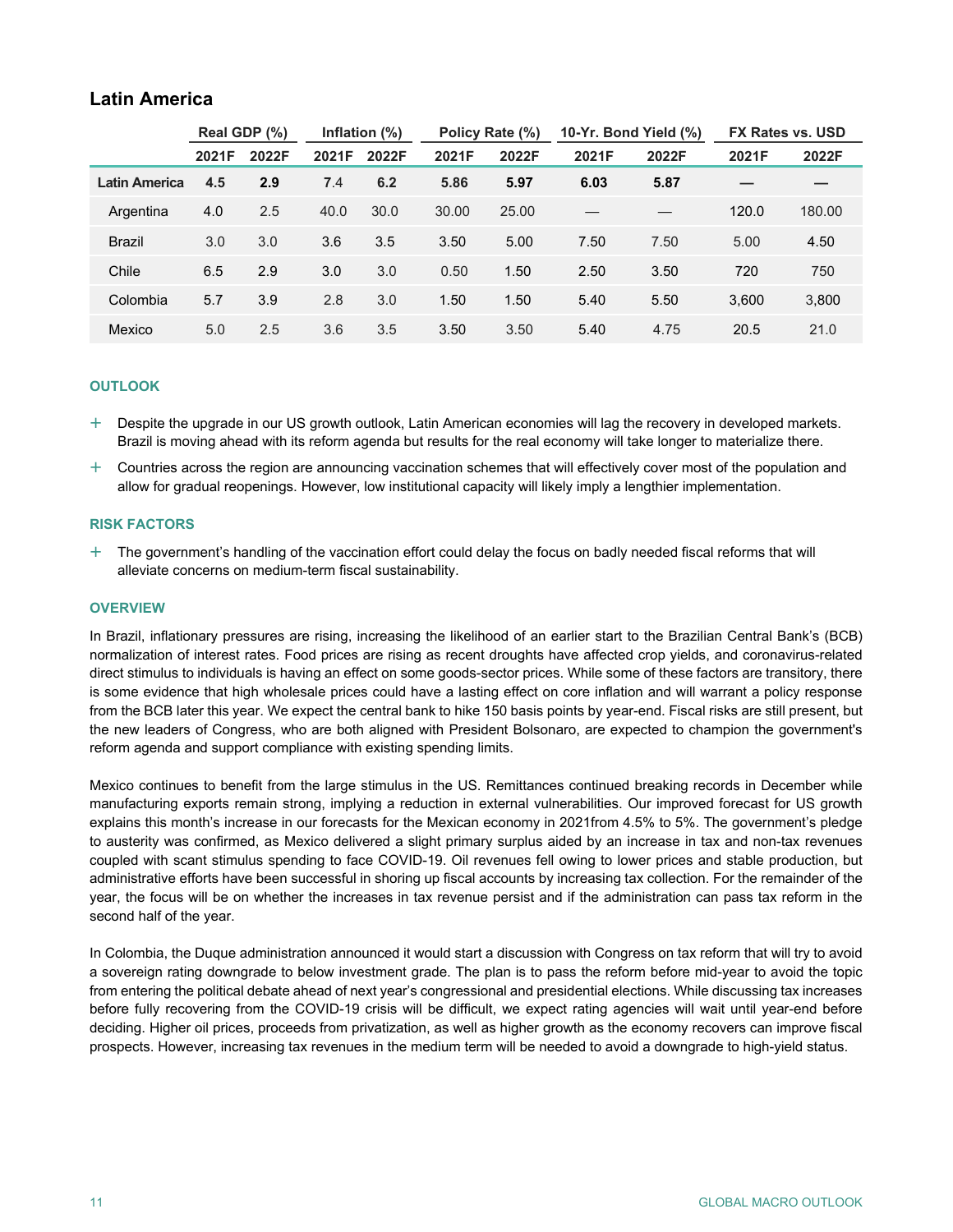|              | Real GDP (%) |       | Inflation $(\%)$ |       | Policy Rate (%) |       | 10-Yr. Bond Yield (%) |       | <b>FX Rates vs. USD</b> |       |
|--------------|--------------|-------|------------------|-------|-----------------|-------|-----------------------|-------|-------------------------|-------|
|              | 2021F        | 2022F | 2021F            | 2022F | 2021F           | 2022F | 2021F                 | 2022F | 2021F                   | 2022F |
| <b>EEMEA</b> | 3.3          | 3.4   | 5.5              | 5.1   | 4.74            | 4.63  | 6.13                  | 6.06  |                         |       |
| Hungary      | 4.1          | 4.5   | 3.2              | 3.5   | 0.60            | 1.00  | 2.25                  | 2.50  | 4.00                    | 345   |
| Poland       | 3.9          | 4.5   | 2.6              | 3.2   | 0.10            | 0.10  | 1.45                  | 1.70  | 4.50                    | 4.30  |
| Russia       | 2.9          | 2.8   | 3.8              | 4.0   | 4.00            | 4.50  | 6.30                  | 6.20  | 70.0                    | 67.0  |
| South Africa | 2.7          | 2.0   | 3.5              | 4.2   | 3.50            | 4.00  | 9.20                  | 9.30  | 15.0                    | 15.5  |
| Turkey       | 3.7          | 4.0   | 14.1             | 11.0  | 13.00           | 11.50 | 10.50                 | 10.50 | 7.50                    | 7.60  |

## **Eastern Europe, Middle East and Africa (EEMEA)**

#### **OUTLOOK**

- $+$  Economic growth was relatively weak in the last quarter of 2020 and renewed lockdowns could continue to weigh on activity in several EEMEA countries early in 2021. The gradual distribution of a vaccine should start to reignite the economic recovery at some point during the first half of the year, but output will remain below pre-pandemic levels for quite some time.
- $+$  Central banks responded swiftly to the COVID-19 crisis by easing monetary policy and implementing bond purchase programs to support domestic financial liquidity. While further modest interest-rate cuts are possible in Russia, other countries, such as South Africa, have likely come to the end of their easing cycles. Although we don't think the interestrate cycle in the region has turned, Turkey has been forced to tighten monetary policy owing to exchange-rate pressures.

#### **RISK FACTORS**

- $+$  The resurgence of COVID-19 cases in some countries and varying vaccine procurement and distribution plans could lead to diverging rates of economic recovery.
- $+$  The timing and the degree of normalization of international travel and a revival of the tourism industry will also remain important risk factors for countries such as Turkey.

#### **OVERVIEW**

Russia will remain in the international spotlight after the imprisonment of opposition politician Alexei Navalny. It is certainly possible that we will see a sanctions response from both the EU and the US, but at this juncture we believe that this will likely come in the form of Magnitsky-style sanctions on individuals rather than anything more severe, such as restrictions on sovereign debt. At the same time, it is noteworthy that the US may be softening its stance on Nordstream II too, while statements from US security agencies on Russia's US cyber-attacks—downplaying their severity—also suggests that they are unlikely to be met by heavy sanctions. On the Russian domestic political front, demonstrations are likely to persist and may regain new near-term momentum. That said, given the track record of protests in Russia (2011–2013 and 2017–2018), our base case is that they will not pose a threat to domestic political stability or President Putin's grasp on power. Parliamentary elections are set for around September 2021 and it remains to be seen whether this will have a negative effect on Putin's United Russia party.

In March, Israel will hold its fourth parliamentary poll in two years. Amidst the COVID-19 crisis, Prime Minister Netanyahu's Likud party and Benny Gantz's "Blue and White" alliance agreed to form a unity government following last year's March polls. Yet, the pact between these two fierce political rivals proved short-lived as disagreements over the 2020 budget led to a renewed collapse in government by year-end. Prime Minister Netanyahu will likely face his most challenging re-election bid yet as his approval ratings are under pressure amidst perceptions of pandemic mismanagement and his pending corruption trial which is set to resume in February. His party has also been beset by a series of high-profile defections, in particular that of Gideon Saar, Likud's former education minister, who resigned to set up his own "New Hope" party to challenge Netanyahu in the upcoming March polls. At this juncture, the outcome of the elections remains uncertain, in part because it is unclear as to whether opposition parties can unite and mount an effective challenge against Likud. Against this backdrop, the risk that the March 2021 parliament elections will yield yet another inconclusive result and prolong the political stalemate remains high.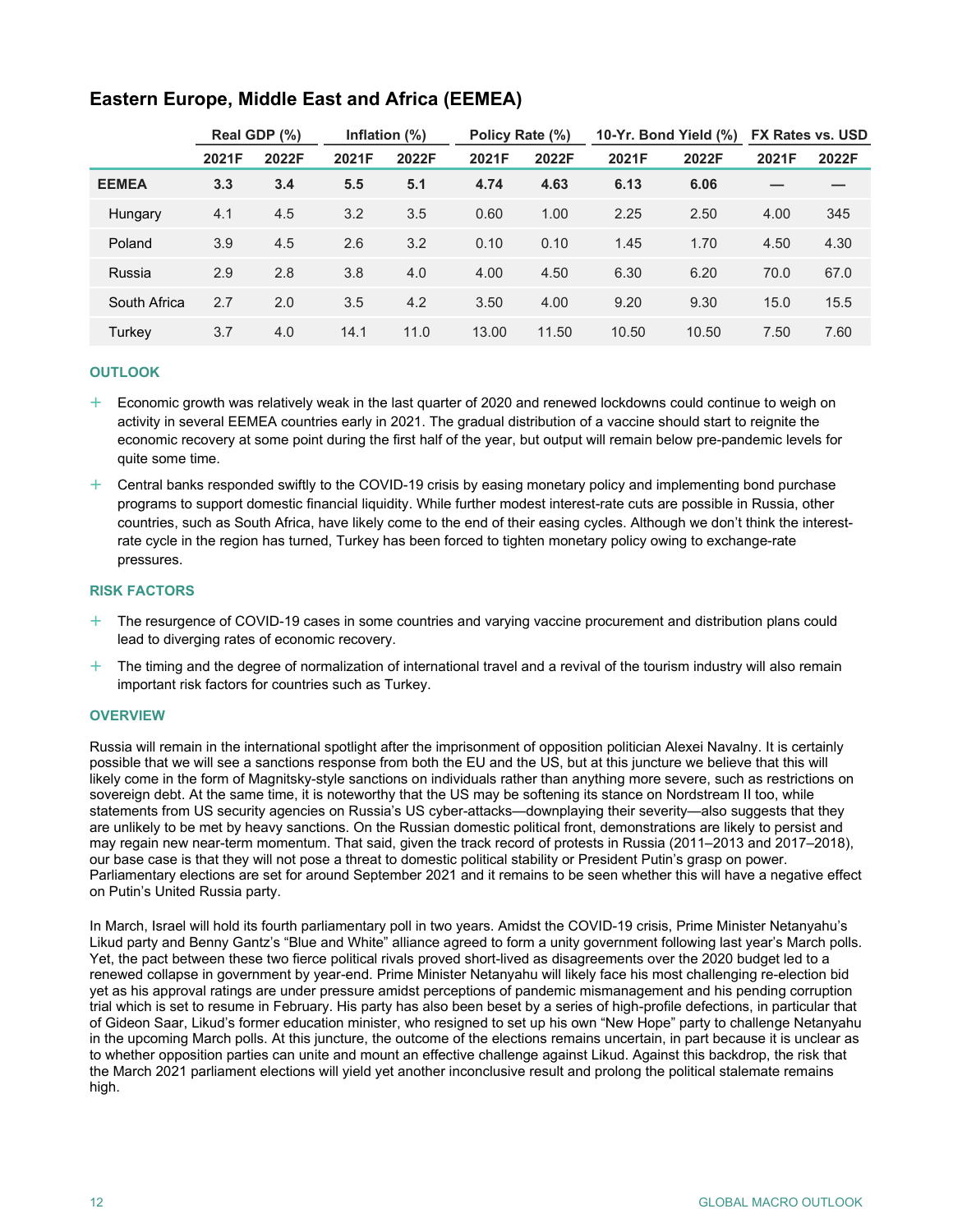## **AB Global Economic Forecast February-21**

|                             | Real Growth (%) |       | Inflation (%) |       | <b>Official Rates (%)</b> |        | Long Rates (%) |       | <b>FX Rates vs USD</b>   |                |
|-----------------------------|-----------------|-------|---------------|-------|---------------------------|--------|----------------|-------|--------------------------|----------------|
|                             | 2021F           | 2022F | 2021F         | 2022F | 2021F                     | 2022F  | 2021F          | 2022F | 2021F                    | 2022F          |
| <b>Global</b>               | 5.5             | 4.8   | 2.1           | 2.3   | 1.49                      | 1.50   | 2.14           | 2.29  |                          |                |
| <b>Industrial Countries</b> | 4.7             | 4.6   | 1.5           | 1.7   | (0.14)                    | (0.13) | 0.87           | 1.09  | $\blacksquare$           |                |
| <b>Emerging Countries</b>   | 6.6             | 5.0   | 3.1           | 3.2   | 3.99                      | 3.98   | 4.10           | 4.13  | -                        |                |
| <b>EM ex China</b>          | 5.2             | 4.5   | 4.5           | 4.3   | 3.73                      | 3.74   | 5.04           | 5.12  | $\overline{\phantom{0}}$ |                |
| <b>United States</b>        | 6.5             | 4.6   | 2.1           | 2.2   | 0.00                      | 0.00   | 1.75           | 2.00  |                          |                |
| Canada                      | 4.5             | 4.0   | 1.8           | 2.0   | 0.25                      | 0.25   | 1.50           | 1.75  | 1.20                     | 1.22           |
| <b>Europe</b>               | 3.5             | 5.5   | 1.2           | 1.3   | (0.37)                    | (0.37) | (0.08)         | 0.17  | 1.67                     | 1.72           |
| Euro Area                   | 3.5             | 5.0   | 1.1           | 1.2   | (0.50)                    | (0.50) | (0.25)         | 0.00  | 1.15                     | 1.20           |
| United Kingdom              | 3.5             | 8.5   | 1.4           | 1.9   | 0.10                      | 0.10   | 0.50           | 0.75  | 1.30                     | 1.40           |
| Sweden                      | 2.5             | 4.0   | 1.2           | 1.4   | 0.00                      | 0.00   | 0.25           | 0.35  | 10.0                     | 10.0           |
| Norway                      | 3.3             | 3.5   | 2.4           | 2.0   | 0.00                      | 0.25   | 1.25           | 1.50  | 10.3                     | 10.3           |
| Japan                       | 2.0             | 2.2   | 0.1           | 0.4   | (0.10)                    | (0.10) | 0.00           | 0.00  | 110                      | 110            |
| <b>Australia</b>            | 3.2             | 4.5   | 1.5           | 1.6   | 0.10                      | 0.10   | 1.45           | 1.75  | 0.79                     | 0.75           |
| <b>New Zealand</b>          | 4.5             | 3.0   | 1.4           | 1.5   | 0.10                      | 0.10   | 1.45           | 1.75  | 0.74                     | 0.72           |
| China                       | 8.2             | 5.5   | 1.5           | 2.2   | 4.35                      | 4.30   | 3.20           | 3.25  | 6.30                     | 6.20           |
| Asia ex Japan & China       | 6.4             | 5.6   | 2.5           | 3.0   | 2.03                      | 2.15   | 3.90           | 4.20  | ÷.                       | $\blacksquare$ |
| Hong Kong                   | 5.0             | 2.8   | 1.0           | 1.5   | 0.50                      | 0.50   | 0.80           | 1.00  | 7.77                     | 7.80           |
| India                       | 9.3             | 7.0   | 4.5           | 5.0   | 3.50                      | 3.25   | 6.15           | 6.30  | 72.0                     | 71.0           |
| Indonesia                   | 5.0             | 5.2   | 2.3           | 2.8   | 3.25                      | 3.25   | 6.45           | 6.55  | 13,800                   | 13,700         |
| Korea                       | 4.3             | 4.0   | 1.0           | 1.5   | 0.50                      | 1.00   | 2.00           | 2.50  | 1,050                    | 1,050          |
| Thailand                    | 5.6             | 7.1   | 1.1           | 1.2   | 0.50                      | 0.50   | 1.75           | 2.00  | 30.0                     | 30.0           |
| Latin America               | 4.5             | 2.9   | 7.4           | 6.2   | 5.86                      | 5.97   | 6.03           | 5.87  | $\blacksquare$           |                |
| Argentina                   | 4.0             | 2.5   | 40.0          | 30.0  | 30.00                     | 25.00  | $\blacksquare$ | ÷,    | 120.0                    | 180.0          |
| <b>Brazil</b>               | 3.0             | 3.0   | 3.6           | 3.5   | 3.50                      | 5.00   | 7.50           | 7.50  | 5.00                     | 4.50           |
| Chile                       | 6.5             | 2.9   | 3.0           | 3.0   | 0.50                      | $1.50$ | 2.50           | 3.50  | 720                      | 750            |
| Colombia                    | 5.7             | 3.9   | 2.8           | 3.0   | 1.50                      | 1.50   | 5.40           | 5.50  | 3,600                    | 3,800          |
| Mexico                      | $5.0\,$         | 2.5   | 3.6           | 3.5   | 3.50                      | 3.50   | 5.40           | 4.75  | 20.5                     | 21.0           |
| <b>EEMEA</b>                | 3.3             | 3.4   | 5.5           | 5.1   | 4.74                      | 4.63   | 6.13           | 6.06  | $\blacksquare$           | $\blacksquare$ |
| Hungary                     | 4.1             | 4.5   | 3.2           | 3.5   | 0.60                      | 1.00   | 2.25           | 2.50  | $\overline{4}$           | 345            |
| Poland                      | 3.9             | 4.5   | 2.6           | 3.2   | 0.10                      | 0.10   | 1.45           | 1.70  | 4.50                     | 4.30           |
| Russia                      | 2.9             | 2.8   | 3.8           | 4.0   | 4.00                      | 4.50   | 6.30           | 6.20  | 70.0                     | 67.0           |
| South Africa                | 2.7             | 2.0   | 3.5           | 4.2   | 3.50                      | 4.00   | 9.20           | 9.30  | 15.0                     | 15.5           |
| Turkey                      | 3.7             | $4.0$ | 14.1          | 11.0  | 13.00                     | 11.50  | 10.50          | 10.50 | 7.50                     | 7.60           |

Growth and inflation forecasts are calendar year averages.

Interest rate and FX rates are year end forecasts.

Long rates are 10-year yields unless otherwise indicated.

The long rates aggregate excludes Argentina; Argentina is not forecasted due to distortions in the local financial market.

Real growth aggregates represent 31 country forecasts not all of which are shown